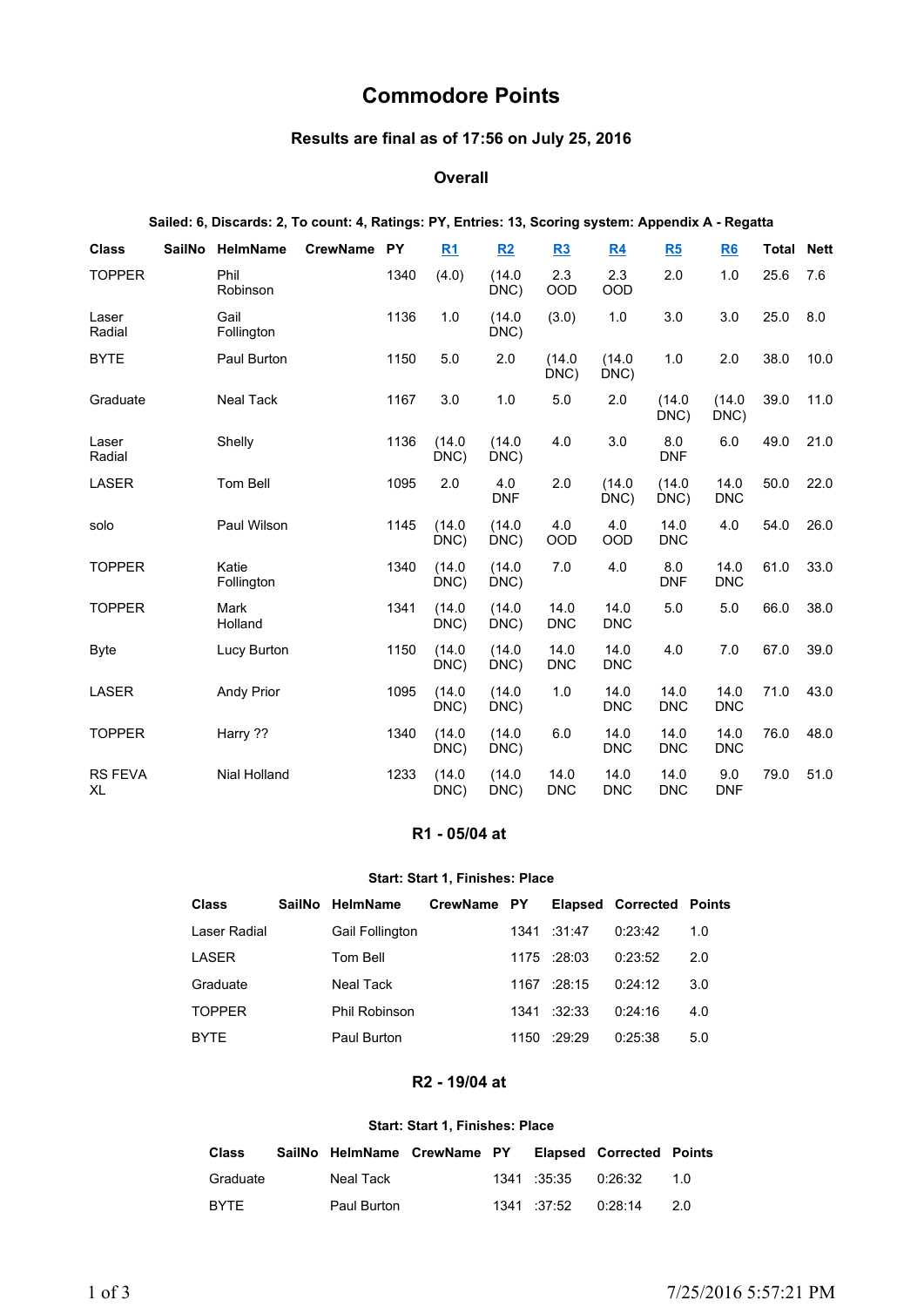## **R3 - 11/08/2013 at**

### **Start: Start 1, Finishes: Place**

| <b>Class</b>  | <b>SailNo</b> | <b>HelmName</b>   | <b>CrewName</b> | <b>PY</b> |             | <b>Elapsed Corrected</b> | Points |
|---------------|---------------|-------------------|-----------------|-----------|-------------|--------------------------|--------|
| LASER         |               | <b>Andy Prior</b> |                 | 1095      | :36:39      | 0:33:28                  | 1.0    |
| LASER         |               | Tom Bell          |                 | 1095      | :40:10      | 0:36:41                  | 2.0    |
| <b>TOPPER</b> |               | Phil Robinson     |                 | 1341      | <b>OOD</b>  |                          | 2.3    |
| Laser Radial  |               | Gail Follington   |                 |           | 1136 :41:55 | 0:36:54                  | 3.0    |
| Laser Radial  |               | Shelly            |                 |           | 1136 :44:29 | 0:39:09                  | 4.0    |
| solo          |               | Paul Wilson       |                 |           | 1145 OOD    |                          | 4.0    |
| Graduate      |               | <b>Neal Tack</b>  |                 | 1167      | :45:45      | 0:39:12                  | 5.0    |
| <b>TOPPER</b> |               | Harry ??          |                 | 1340      | :53:26      | 0:39:53                  | 6.0    |
| <b>TOPPER</b> |               | Katie Follington  |                 | 1340      | 01:03:01    | 0:47:02                  | 7.0    |
|               |               |                   |                 |           |             |                          |        |

# **R4 - 11/08 at**

### **Start: Start 1, Finishes: Place**

| SailNo |                        |          |      |             |                                         |                                 |
|--------|------------------------|----------|------|-------------|-----------------------------------------|---------------------------------|
|        | <b>Gail Follington</b> |          |      |             | 0:34:50                                 | 1.0                             |
|        | Neal Tack              |          | 1167 | $-41.58$    | 0:35:58                                 | 2.0                             |
|        | Phil Robinson          |          | 1095 | <b>OOD</b>  |                                         | 2.3                             |
|        | Shelly                 |          |      |             | 0:40:37                                 | 3.0                             |
|        | Paul Wilson            |          |      |             |                                         | 4.0                             |
|        | Katie Follington       |          | 1340 | 01:27:01    | 1:04:56                                 | 4.0                             |
|        |                        | HelmName |      | CrewName PY | 1136 : 39:34<br>1095 :44:29<br>1145 OOD | <b>Elapsed Corrected Points</b> |

#### **R5**

#### **Start: Start 1, Finishes: Place**

| Class         | <b>SailNo</b> | <b>HelmName</b>        | <b>CrewName</b> | PY   |             | <b>Elapsed Corrected Points</b> |     |
|---------------|---------------|------------------------|-----------------|------|-------------|---------------------------------|-----|
| <b>BYTE</b>   |               | Paul Burton            |                 | 1020 | :35:40      | 0:34:58                         | 1.0 |
| <b>TOPPER</b> |               | Phil Robinson          |                 |      | 1095 :41:24 | 0:37:48                         | 2.0 |
| Laser Radial  |               | <b>Gail Follington</b> |                 |      | 1136 :45:25 | 0:39:59                         | 3.0 |
| Byte          |               | Lucy Burton            |                 | 1150 | :46:30      | 0:40:26                         | 4.0 |
| <b>TOPPER</b> |               | Mark Holland           |                 |      | 1095 :44:47 | 0:40:54                         | 5.0 |
| Laser Radial  |               | Shelly                 |                 | 1233 | <b>DNF</b>  |                                 | 8.0 |
| <b>TOPPER</b> |               | Katie Follington       |                 | 1340 | <b>DNF</b>  |                                 | 8.0 |

#### **R6**

## **Start: Start 1, Finishes: Place**

| <b>Class</b>  | SailNo HelmName | CrewName PY |                        | <b>Elapsed Corrected Points</b> |     |
|---------------|-----------------|-------------|------------------------|---------------------------------|-----|
| <b>TOPPFR</b> | Phil Robinson   |             | 1095 :36:36            | 0:33:25                         | 1.0 |
| <b>BYTE</b>   | Paul Burton     |             | $1020$ ::34:11 0:33:31 |                                 | 2 O |